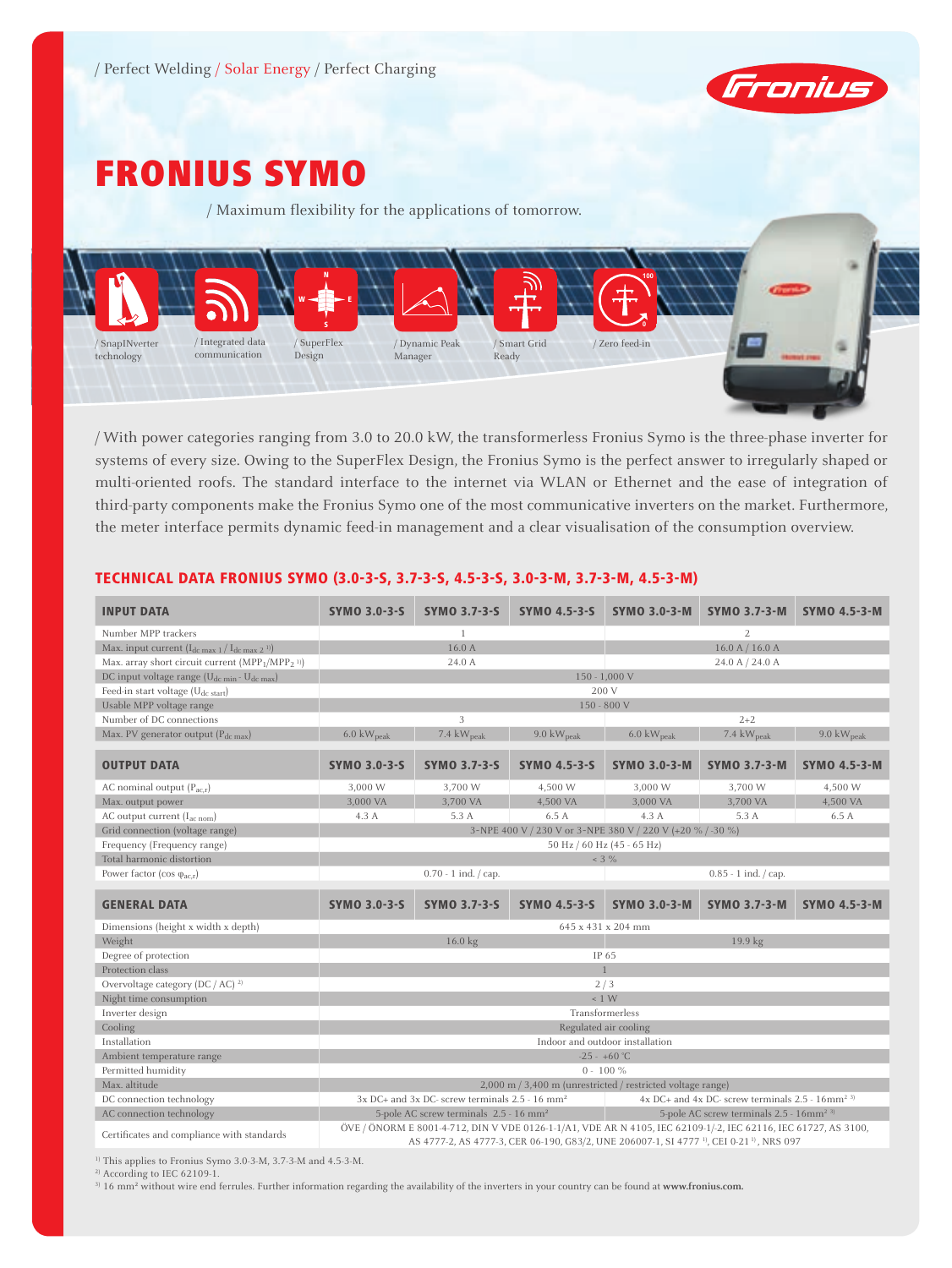

### FRONIUS SYMO 4.5-3-S EFFICIENCY CURVE FRONIUS SYMO 4.5-3-S TEMPERATURE DERATING



# TECHNICAL DATA fronius SYMO (3.0-3-S, 3.7-3-S, 4.5-3-S, 3.0-3-M, 3.7-3-M, 4.5-3-M)

| $\sim$                                                                             |                                      |                     | <b>J</b> ,uuu                                                   |                                                                                                                                                                                                                                              |                     |                     |
|------------------------------------------------------------------------------------|--------------------------------------|---------------------|-----------------------------------------------------------------|----------------------------------------------------------------------------------------------------------------------------------------------------------------------------------------------------------------------------------------------|---------------------|---------------------|
| EFFICIENCY <sup>[%]</sup><br>98<br>96                                              |                                      |                     | <b>OUTPUT POWER [W]</b><br>4,000                                |                                                                                                                                                                                                                                              |                     |                     |
|                                                                                    |                                      |                     |                                                                 |                                                                                                                                                                                                                                              |                     |                     |
| 94                                                                                 |                                      |                     | 3,000                                                           |                                                                                                                                                                                                                                              |                     |                     |
| 92                                                                                 |                                      |                     |                                                                 |                                                                                                                                                                                                                                              |                     |                     |
| 90                                                                                 |                                      |                     | 2,000                                                           |                                                                                                                                                                                                                                              |                     |                     |
| 88                                                                                 |                                      |                     |                                                                 |                                                                                                                                                                                                                                              |                     |                     |
| 86                                                                                 |                                      |                     |                                                                 |                                                                                                                                                                                                                                              |                     |                     |
| 84                                                                                 |                                      |                     | 1,000                                                           |                                                                                                                                                                                                                                              |                     |                     |
|                                                                                    |                                      |                     |                                                                 |                                                                                                                                                                                                                                              |                     |                     |
| 82<br>0.2<br>$\bf{0}$<br>0.1                                                       | 0.3<br>0.4<br>0.5<br>0.6             | 0.7<br>0.8<br>0.9   | 1                                                               | $\mathbf{0}$ . In constrainment constrainment constraint constraint constraints are a set of the set of the set of the set of the set of the set of the set of the set of the set of the set of the set of the set of the set of<br>30<br>35 | 40                  | 45<br>50            |
| TECHNICAL DATA FRONIUS SYMO (3.0-3-S, 3.7-3-S, 4.5-3-S, 3.0-3-M, 3.7-3-M, 4.5-3-M) |                                      |                     |                                                                 |                                                                                                                                                                                                                                              |                     |                     |
| <b>EFFICIENCY</b>                                                                  | <b>SYMO 3.0-3-S</b>                  | <b>SYMO 3.7-3-S</b> | <b>SYMO 4.5-3-S</b>                                             | <b>SYMO 3.0-3-M</b>                                                                                                                                                                                                                          | <b>SYMO 3.7-3-M</b> | <b>SYMO 4.5-3-M</b> |
| Max. efficiency                                                                    |                                      |                     |                                                                 | 98.0 %                                                                                                                                                                                                                                       |                     |                     |
| European efficiency (nEU)                                                          | 96.2%                                | 96.7%               | 97.0 %                                                          | 96.5 %                                                                                                                                                                                                                                       | 96.9%               | 97.2 %              |
| MPP adaptation efficiency                                                          |                                      |                     |                                                                 | > 99.9%                                                                                                                                                                                                                                      |                     |                     |
| <b>PROTECTIVE DEVICES</b>                                                          | <b>SYMO 3.0-3-S</b>                  | <b>SYMO 3.7-3-S</b> | <b>SYMO 4.5-3-S</b>                                             | <b>SYMO 3.0-3-M</b>                                                                                                                                                                                                                          | <b>SYMO 3.7-3-M</b> | <b>SYMO 4.5-3-M</b> |
| DC insulation measurement                                                          |                                      |                     |                                                                 | Yes                                                                                                                                                                                                                                          |                     |                     |
| Overload behaviour                                                                 |                                      |                     |                                                                 | Operating point shift. power limitation                                                                                                                                                                                                      |                     |                     |
| DC disconnector                                                                    |                                      |                     |                                                                 | Yes                                                                                                                                                                                                                                          |                     |                     |
| Reverse polarity protection                                                        |                                      |                     |                                                                 | Yes                                                                                                                                                                                                                                          |                     |                     |
| <b>INTERFACES</b>                                                                  | <b>SYMO 3.0-3-S</b>                  | <b>SYMO 3.7-3-S</b> | <b>SYMO 4.5-3-S</b>                                             | <b>SYMO 3.0-3-M</b>                                                                                                                                                                                                                          | <b>SYMO 3.7-3-M</b> | <b>SYMO 4.5-3-M</b> |
| WLAN / Ethernet LAN                                                                |                                      |                     | Fronius Solar.web, Modbus TCP SunSpec, Fronius Solar API (JSON) |                                                                                                                                                                                                                                              |                     |                     |
| 6 inputs and 4 digital in/out                                                      | Interface to ripple control receiver |                     |                                                                 |                                                                                                                                                                                                                                              |                     |                     |
| $USB$ (A socket) <sup>1)</sup>                                                     |                                      |                     |                                                                 | Datalogging, inverter update via USB flash drive                                                                                                                                                                                             |                     |                     |
| 2x RS422 (RJ45 socket) <sup>1)</sup>                                               |                                      |                     |                                                                 | Fronius Solar Net                                                                                                                                                                                                                            |                     |                     |
| Signalling output <sup>1)</sup>                                                    |                                      |                     |                                                                 | Energy management (potential-free relay output)                                                                                                                                                                                              |                     |                     |
| Datalogger and Webserver                                                           |                                      |                     |                                                                 | Included                                                                                                                                                                                                                                     |                     |                     |
| External input <sup>1)</sup>                                                       |                                      |                     | S0-Meter Interface / Input for overvoltage protection           |                                                                                                                                                                                                                                              |                     |                     |
| <b>RS485</b>                                                                       |                                      |                     |                                                                 | Modbus RTU SunSpec or meter connection                                                                                                                                                                                                       |                     |                     |
| Also available in the light version.                                               |                                      |                     |                                                                 |                                                                                                                                                                                                                                              |                     |                     |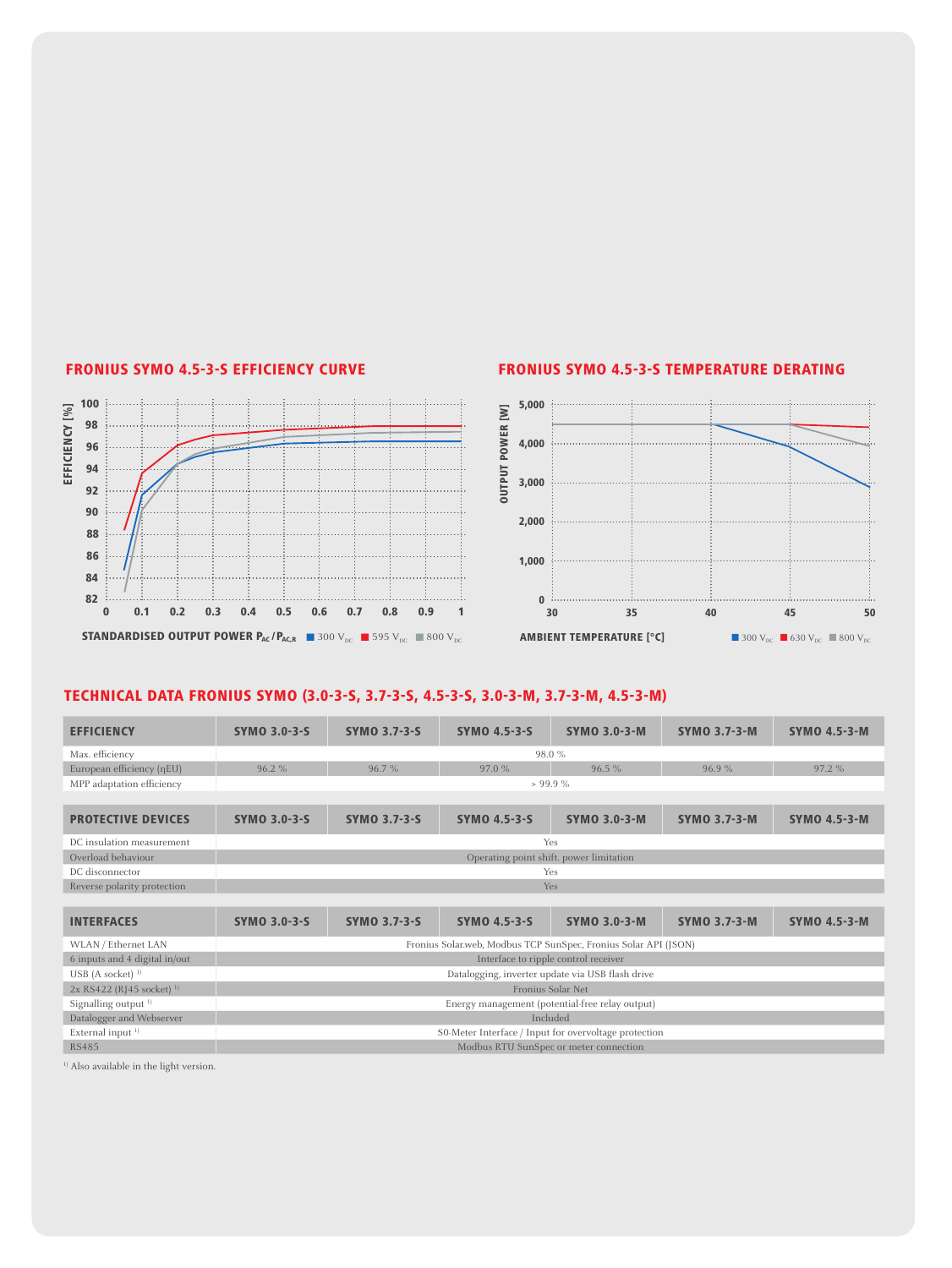# TECHNICAL DATA FRONIUS SYMO (5.0-3-M, 6.0-3-M, 7.0-3-M, 8.2-3-M)

| <b>INPUT DATA</b>                                                      | <b>SYMO 5.0-3-M</b>                                                                                                                                                                                 | <b>SYMO 6.0-3-M</b>             | <b>SYMO 7.0-3-M</b> | <b>SYMO 8.2-3-M</b>             |  |  |  |
|------------------------------------------------------------------------|-----------------------------------------------------------------------------------------------------------------------------------------------------------------------------------------------------|---------------------------------|---------------------|---------------------------------|--|--|--|
| Number MPP trackers                                                    | 2                                                                                                                                                                                                   |                                 |                     |                                 |  |  |  |
| Max. input current $(I_{dc max 1}/I_{dc max 2})$                       | 16.0 A / 16.0 A                                                                                                                                                                                     |                                 |                     |                                 |  |  |  |
| Max. array short circuit current (MPP <sub>1</sub> /MPP <sub>2</sub> ) | 24.0 A / 24.0 A                                                                                                                                                                                     |                                 |                     |                                 |  |  |  |
| DC input voltage range (Udc min - Udc max)                             |                                                                                                                                                                                                     |                                 | $150 - 1,000$ V     |                                 |  |  |  |
| Feed-in start voltage $(U_{dc\ start})$                                |                                                                                                                                                                                                     | 200 V                           |                     |                                 |  |  |  |
| Usable MPP voltage range                                               |                                                                                                                                                                                                     | $150 - 800 V$                   |                     |                                 |  |  |  |
| Number of DC connections                                               |                                                                                                                                                                                                     | $2 + 2$                         |                     |                                 |  |  |  |
| Max. PV generator output (P <sub>dc max</sub> )                        | $10.0 \text{ kW}_{\text{peak}}$                                                                                                                                                                     | $12.0 \text{ kW}_{\text{peak}}$ | 14.0 $kW_{peak}$    | $16.4 \text{ kW}_{\text{peak}}$ |  |  |  |
|                                                                        |                                                                                                                                                                                                     |                                 |                     |                                 |  |  |  |
| <b>OUTPUT DATA</b>                                                     | <b>SYMO 5.0-3-M</b>                                                                                                                                                                                 | <b>SYMO 6.0-3-M</b>             | <b>SYMO 7.0-3-M</b> | <b>SYMO 8.2-3-M</b>             |  |  |  |
| AC nominal output $(P_{ac,r})$                                         | 5,000 W                                                                                                                                                                                             | 6,000 W                         | 7,000 W             | 8,200 W                         |  |  |  |
| Max. output power                                                      | 5,000 VA                                                                                                                                                                                            | 6,000 VA                        | 7,000 VA            | 8,200 VA                        |  |  |  |
| AC output current (I <sub>ac nom</sub> )                               | 7.2 A                                                                                                                                                                                               | 8.7 A                           | 10.1A               | 11.8 A                          |  |  |  |
| Grid connection (voltage range)                                        | 3-NPE 400 V / 230 V or 3~NPE 380 V / 220 V (+20 % / -30 %)                                                                                                                                          |                                 |                     |                                 |  |  |  |
| Frequency (Frequency range)                                            | 50 Hz / 60 Hz (45 - 65 Hz)                                                                                                                                                                          |                                 |                     |                                 |  |  |  |
| Total harmonic distortion                                              |                                                                                                                                                                                                     |                                 | $< 3 \%$            |                                 |  |  |  |
| Power factor (cos $\varphi_{ac,r}$ )                                   |                                                                                                                                                                                                     | $0.85 - 1$ ind. / cap.          |                     |                                 |  |  |  |
|                                                                        |                                                                                                                                                                                                     |                                 |                     |                                 |  |  |  |
| <b>GENERAL DATA</b>                                                    | <b>SYMO 5.0-3-M</b>                                                                                                                                                                                 | <b>SYMO 6.0-3-M</b>             | <b>SYMO 7.0-3-M</b> | <b>SYMO 8.2-3-M</b>             |  |  |  |
| Dimensions (height x width x depth)                                    |                                                                                                                                                                                                     | 645 x 431 x 204 mm              |                     |                                 |  |  |  |
| Weight                                                                 | 19.9 kg<br>21.9 kg                                                                                                                                                                                  |                                 |                     |                                 |  |  |  |
| Degree of protection                                                   |                                                                                                                                                                                                     | IP 65                           |                     |                                 |  |  |  |
| Protection class                                                       |                                                                                                                                                                                                     | $\mathbf{1}$                    |                     |                                 |  |  |  |
| Overvoltage category (DC / AC) <sup>1)</sup>                           | 2/3                                                                                                                                                                                                 |                                 |                     |                                 |  |  |  |
| Night time consumption                                                 | ~1 W                                                                                                                                                                                                |                                 |                     |                                 |  |  |  |
| Inverter design                                                        | Transformerless                                                                                                                                                                                     |                                 |                     |                                 |  |  |  |
| Cooling                                                                | Regulated air cooling                                                                                                                                                                               |                                 |                     |                                 |  |  |  |
| Installation                                                           | Indoor and outdoor installation                                                                                                                                                                     |                                 |                     |                                 |  |  |  |
| Ambient temperature range                                              | $-25 - +60$ °C                                                                                                                                                                                      |                                 |                     |                                 |  |  |  |
| Permitted humidity                                                     | $0 - 100 \%$                                                                                                                                                                                        |                                 |                     |                                 |  |  |  |
| Max. altitude                                                          | 2,000 m / 3,400 m (unrestricted / restricted voltage range)                                                                                                                                         |                                 |                     |                                 |  |  |  |
| DC connection technology                                               | $4x$ DC+ and $4x$ DC- Screw terminals 2.5 - $16$ mm <sup>22)</sup>                                                                                                                                  |                                 |                     |                                 |  |  |  |
| AC connection technology                                               | 5-pole AC Screw terminals 2.5 - 16mm <sup>22)</sup>                                                                                                                                                 |                                 |                     |                                 |  |  |  |
| Certificates and compliance with standards                             | ÖVE / ÖNORM E 8001-4-712, DIN V VDE 0126-1-1/A1, VDE AR N 4105, IEC 62109-1/-2, IEC 62116, IEC 61727, AS 3100,<br>AS 4777-2, AS 4777-3, CER 06-190, G83/2, UNE 206007-1, SI 4777, CEI 0-21, NRS 097 |                                 |                     |                                 |  |  |  |

1) According to IEC 62109-1.

<sup>2)</sup> 16 mm<sup>2</sup> without wire end ferrules.

Further information regarding the availability of the inverters in your country can be found at **www.fronius.com**.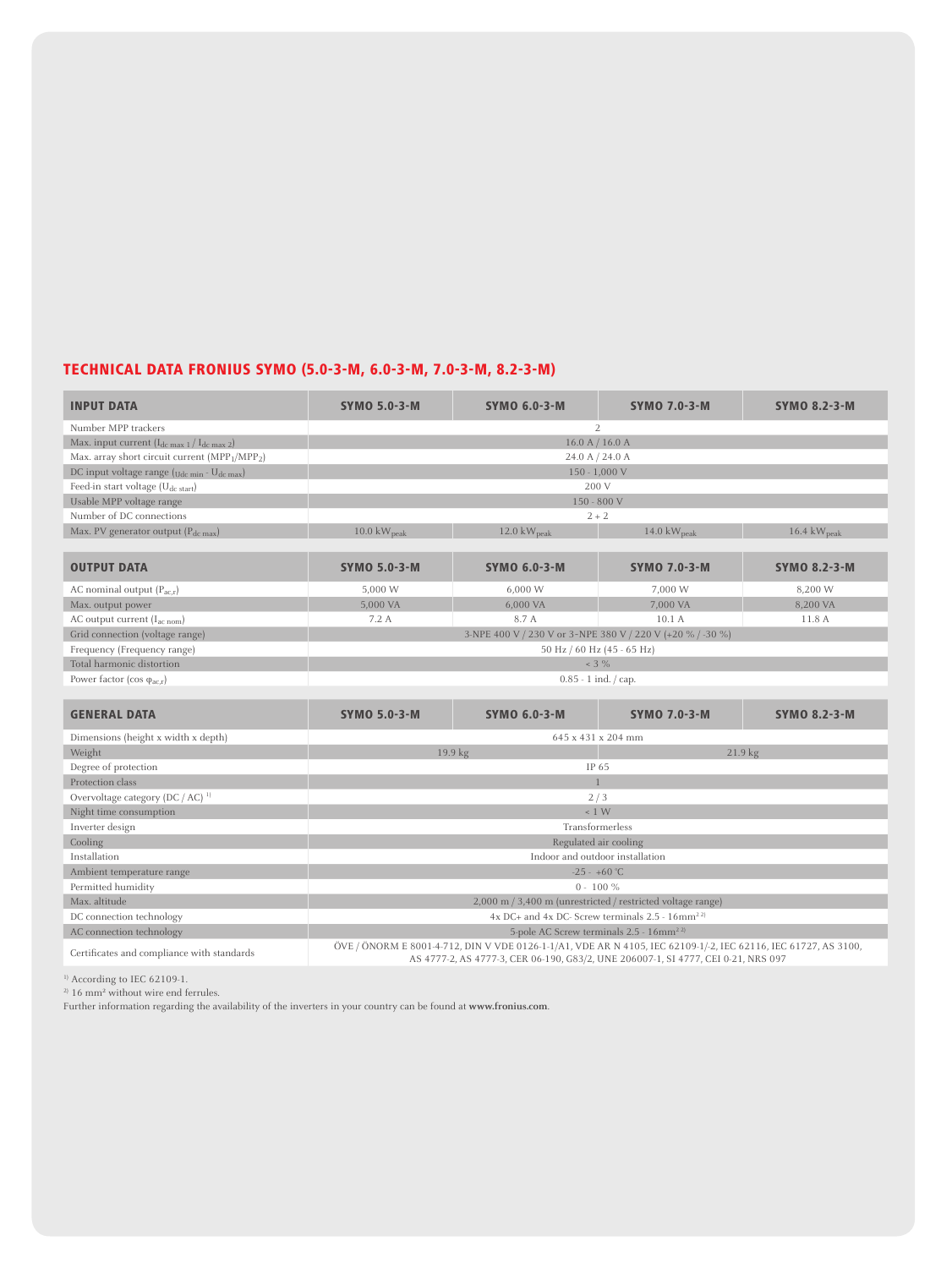

### FRONIUS SYMO 8.2-3-M EFFICIENCY CURVE FRONIUS SYMO 8.2-3-M TEMPERATURE DERATING



# TECHNICAL DATA FRONIUS SYMO (5.0-3-M, 6.0-3-M, 7.0-3-M, 8.2-3-M)

| <b>EFFICIENCY</b>                      | <b>SYMO 5.0-3-M</b>                                             | <b>SYMO 6.0-3-M</b>                     | <b>SYMO 7.0-3-M</b> | <b>SYMO 8.2-3-M</b> |  |  |  |
|----------------------------------------|-----------------------------------------------------------------|-----------------------------------------|---------------------|---------------------|--|--|--|
| Max. efficiency                        | 98.0%                                                           |                                         |                     |                     |  |  |  |
| European efficiency (nEU)              | 97.3%                                                           | 97.5%                                   | 97.6%               | 97.7%               |  |  |  |
| MPP adaptation efficiency              |                                                                 | $> 99.9\%$                              |                     |                     |  |  |  |
|                                        |                                                                 |                                         |                     |                     |  |  |  |
| <b>PROTECTIVE DEVICES</b>              | <b>SYMO 5.0-3-M</b>                                             | <b>SYMO 6.0-3-M</b>                     | <b>SYMO 7.0-3-M</b> | <b>SYMO 8.2-3-M</b> |  |  |  |
| DC insulation measurement              | Yes                                                             |                                         |                     |                     |  |  |  |
| Overload behaviour                     |                                                                 | Operating point shift. power limitation |                     |                     |  |  |  |
| DC disconnector                        | Yes                                                             |                                         |                     |                     |  |  |  |
| Reverse polarity protection            | <b>Yes</b>                                                      |                                         |                     |                     |  |  |  |
|                                        |                                                                 |                                         |                     |                     |  |  |  |
| <b>INTERFACES</b>                      | <b>SYMO 5.0-3-M</b>                                             | <b>SYMO 6.0-3-M</b>                     | <b>SYMO 7.0-3-M</b> | <b>SYMO 8.2-3-M</b> |  |  |  |
| WLAN / Ethernet LAN                    | Fronius Solar.web, Modbus TCP SunSpec, Fronius Solar API (JSON) |                                         |                     |                     |  |  |  |
| 6 inputs and 4 digital in/out          | Interface to ripple control receiver                            |                                         |                     |                     |  |  |  |
| USB (A socket) $1$                     | Datalogging, inverter update via USB flash drive                |                                         |                     |                     |  |  |  |
| $2x$ RS422 (RJ45 socket) <sup>1)</sup> | Fronius Solar Net                                               |                                         |                     |                     |  |  |  |
| Signalling output <sup>1)</sup>        | Energy management (potential-free relay output)                 |                                         |                     |                     |  |  |  |
| Datalogger and Webserver               | Included                                                        |                                         |                     |                     |  |  |  |
| External input <sup>1)</sup>           | S0-Meter Interface / Input for overvoltage protection           |                                         |                     |                     |  |  |  |
| <b>RS485</b>                           |                                                                 | Modbus RTU SunSpec or meter connection  |                     |                     |  |  |  |

<sup>1)</sup> Also available in the light version.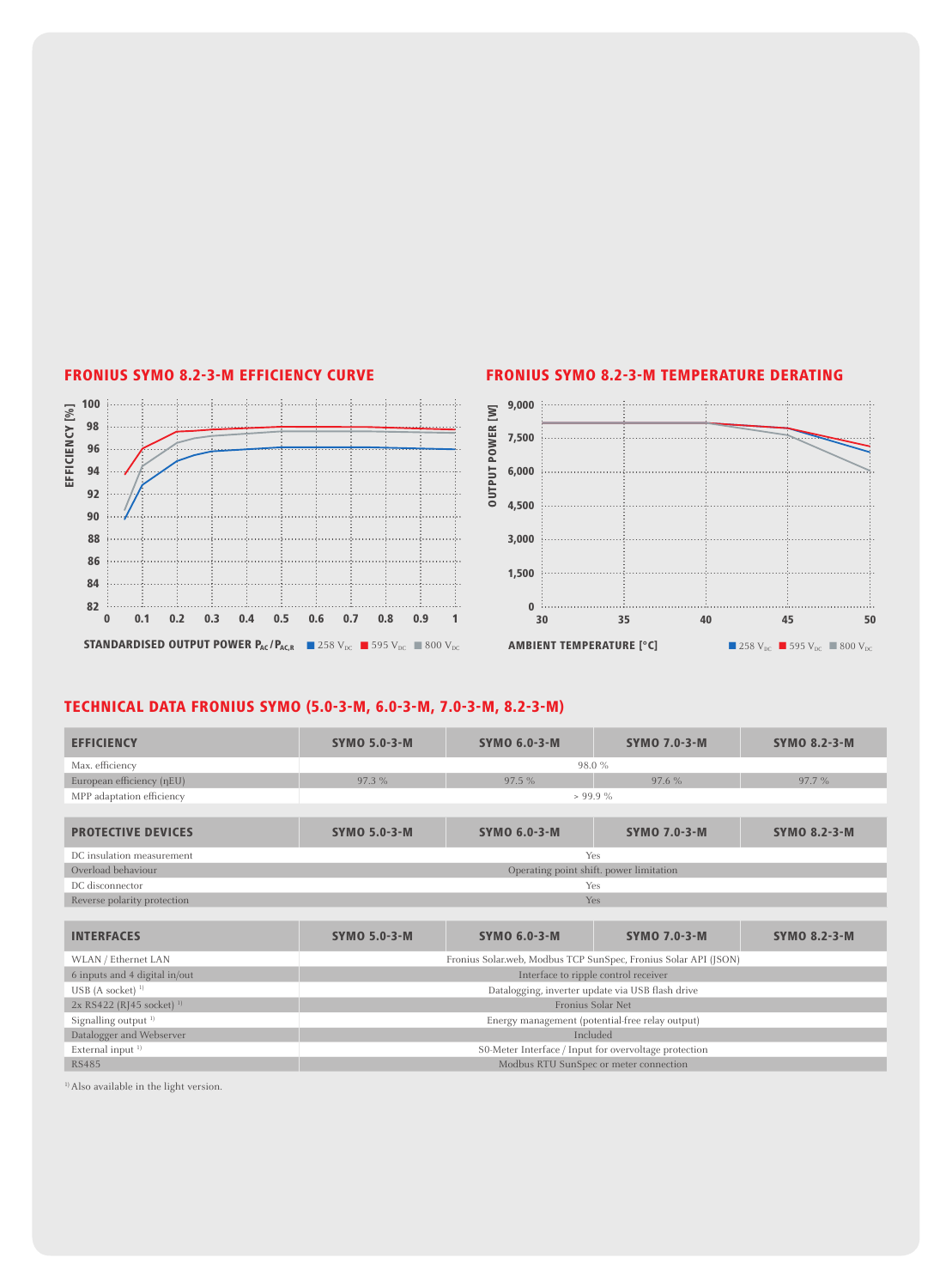# TECHNICAL DATA FRONIUS SYMO (10.0-3-M, 12.5-3-M, 15.0-3-M, 17.5-3-M, 20.0-3-M)

| <b>INPUT DATA</b>                                                   | <b>SYMO 10.0-3-M</b>                                                                                                                                                                                          | <b>SYMO 12.5-3-M</b>    | <b>SYMO 15.0-3-M</b>                                        | <b>SYMO 17.5-3-M</b>     | <b>SYMO 20.0-3-M</b>            |  |  |
|---------------------------------------------------------------------|---------------------------------------------------------------------------------------------------------------------------------------------------------------------------------------------------------------|-------------------------|-------------------------------------------------------------|--------------------------|---------------------------------|--|--|
| Number MPP trackers                                                 |                                                                                                                                                                                                               |                         | 2                                                           |                          |                                 |  |  |
| Max. input current $(I_{dc \max 1}/I_{dc \max 2})$                  | $27.0 A / 16.5 A$ <sup>1)</sup>                                                                                                                                                                               |                         |                                                             | 33.0 A / 27.0 A          |                                 |  |  |
| Max. usable input current total                                     | 43.5 A                                                                                                                                                                                                        |                         |                                                             | 51.0 A                   |                                 |  |  |
| $(I_{dc max 1} + I_{dc max 2})$                                     |                                                                                                                                                                                                               |                         |                                                             |                          |                                 |  |  |
| Max. array short circuit current (MPP1/MPP2)                        | 40.5 A $/$ 24.8 A                                                                                                                                                                                             |                         |                                                             | 49.5 A $/$ 40.5 A        |                                 |  |  |
| DC input voltage range (U <sub>dc min</sub> - U <sub>dc max</sub> ) |                                                                                                                                                                                                               |                         | $200 - 1,000$ V                                             |                          |                                 |  |  |
| Feed-in start voltage (U <sub>dc start</sub> )                      |                                                                                                                                                                                                               |                         | 200 V                                                       |                          |                                 |  |  |
| Usable MPP voltage range                                            |                                                                                                                                                                                                               |                         | 200 - 800 V                                                 |                          |                                 |  |  |
| Number of DC connections                                            |                                                                                                                                                                                                               |                         | $3 + 3$                                                     |                          |                                 |  |  |
| Max. PV generator output $(P_{dc max})$                             | 15.0 $kW_{peak}$                                                                                                                                                                                              | 18.8 kW <sub>peak</sub> | 22.5 $kW_{peak}$                                            | $26.3 \text{ kW}_{peak}$ | $30.0 \text{ kW}_{\text{peak}}$ |  |  |
| <b>OUTPUT DATA</b>                                                  | <b>SYMO 10.0-3-M</b>                                                                                                                                                                                          | <b>SYMO 12.5-3-M</b>    | <b>SYMO 15.0-3-M</b>                                        | <b>SYMO 17.5-3-M</b>     | <b>SYMO 20.0-3-M</b>            |  |  |
| AC nominal output $(P_{ac,r})$                                      | 10,000 W                                                                                                                                                                                                      | 12,500 W                | 15,000 W                                                    | 17,500 W                 | 20,000 W                        |  |  |
| Max. output power                                                   | 10,000 VA                                                                                                                                                                                                     | 12,500 VA               | 15,000 VA                                                   | 17,500 VA                | 20,000 VA                       |  |  |
| AC output current (I <sub>ac nom</sub> )                            | 14.4 A                                                                                                                                                                                                        | 18.0 A                  | 21.7 A                                                      | 25.3A                    | 28.9 A                          |  |  |
| Grid connection (voltage range)                                     |                                                                                                                                                                                                               |                         | 3-NPE 400 V / 230 V or 3~NPE 380 V / 220 V (+20 % / -30 %)  |                          |                                 |  |  |
| Frequency (Frequency range)                                         |                                                                                                                                                                                                               |                         | 50 Hz / 60 Hz (45 - 65 Hz)                                  |                          |                                 |  |  |
| Total harmonic distortion                                           | 1.8 %                                                                                                                                                                                                         | 2.0%                    | 1.5%                                                        | 1.5 %                    | 1.3 %                           |  |  |
| Power factor (cos $\varphi_{ac,r}$ )                                |                                                                                                                                                                                                               |                         | $0 - 1$ ind. $\frac{\pi}{2}$ cap.                           |                          |                                 |  |  |
|                                                                     |                                                                                                                                                                                                               |                         |                                                             |                          |                                 |  |  |
| <b>GENERAL DATA</b>                                                 | <b>SYMO 10.0-3-M</b>                                                                                                                                                                                          | <b>SYMO 12.5-3-M</b>    | <b>SYMO 15.0-3-M</b>                                        | <b>SYMO 17.5-3-M</b>     | <b>SYMO 20.0-3-M</b>            |  |  |
| Dimensions (height x width x depth)                                 |                                                                                                                                                                                                               |                         | 725 x 510 x 225 mm                                          |                          |                                 |  |  |
| Weight                                                              | 34.8 kg<br>43.4 kg                                                                                                                                                                                            |                         |                                                             |                          |                                 |  |  |
| Degree of protection                                                | IP 66                                                                                                                                                                                                         |                         |                                                             |                          |                                 |  |  |
| Protection class                                                    |                                                                                                                                                                                                               |                         |                                                             |                          |                                 |  |  |
| Overvoltage category (DC / AC) <sup>2)</sup>                        | 2/3                                                                                                                                                                                                           |                         |                                                             |                          |                                 |  |  |
| Night time consumption                                              | $\leq 1$ W                                                                                                                                                                                                    |                         |                                                             |                          |                                 |  |  |
| Inverter design                                                     | Transformerless                                                                                                                                                                                               |                         |                                                             |                          |                                 |  |  |
| Cooling                                                             | Regulated air cooling                                                                                                                                                                                         |                         |                                                             |                          |                                 |  |  |
| Installation                                                        | Indoor and outdoor installation                                                                                                                                                                               |                         |                                                             |                          |                                 |  |  |
| Ambient temperature range                                           | $-40 - +60$ °C                                                                                                                                                                                                |                         |                                                             |                          |                                 |  |  |
| Permitted humidity                                                  | $0 - 100 \%$                                                                                                                                                                                                  |                         |                                                             |                          |                                 |  |  |
| Max. altitude                                                       |                                                                                                                                                                                                               |                         | 2,000 m / 3,400 m (unrestricted / restricted voltage range) |                          |                                 |  |  |
| DC connection technology                                            | $6x$ DC+ and $6x$ DC- screw terminals 2.5 - 16 mm <sup>2</sup>                                                                                                                                                |                         |                                                             |                          |                                 |  |  |
| AC connection technology                                            | 5-pole AC screw terminals 2.5 - 16 mm <sup>2</sup>                                                                                                                                                            |                         |                                                             |                          |                                 |  |  |
| Certificates and compliance with standards                          | ÖVE / ÖNORM E 8001-4-712, DIN V VDE 0126-1-1/A1, VDE AR N 4105, IEC 62109-1/-2, IEC 62116, IEC 61727,<br>AS 3100, AS 4777-2, AS 4777-3, CER 06-190, G83/2, UNE 206007-1, SI 4777, CEI 0-16, CEI 0-21, NRS 097 |                         |                                                             |                          |                                 |  |  |

 $^{11}$  14.0 A for voltages < 420 V<br> $^{21}$  According to IEC 62109-1. DIN rail for optional type 1 + 2 or type 2 surge protection device available.

Further information regarding the availability of the inverters in your country can be found at **www.fronius.com**.